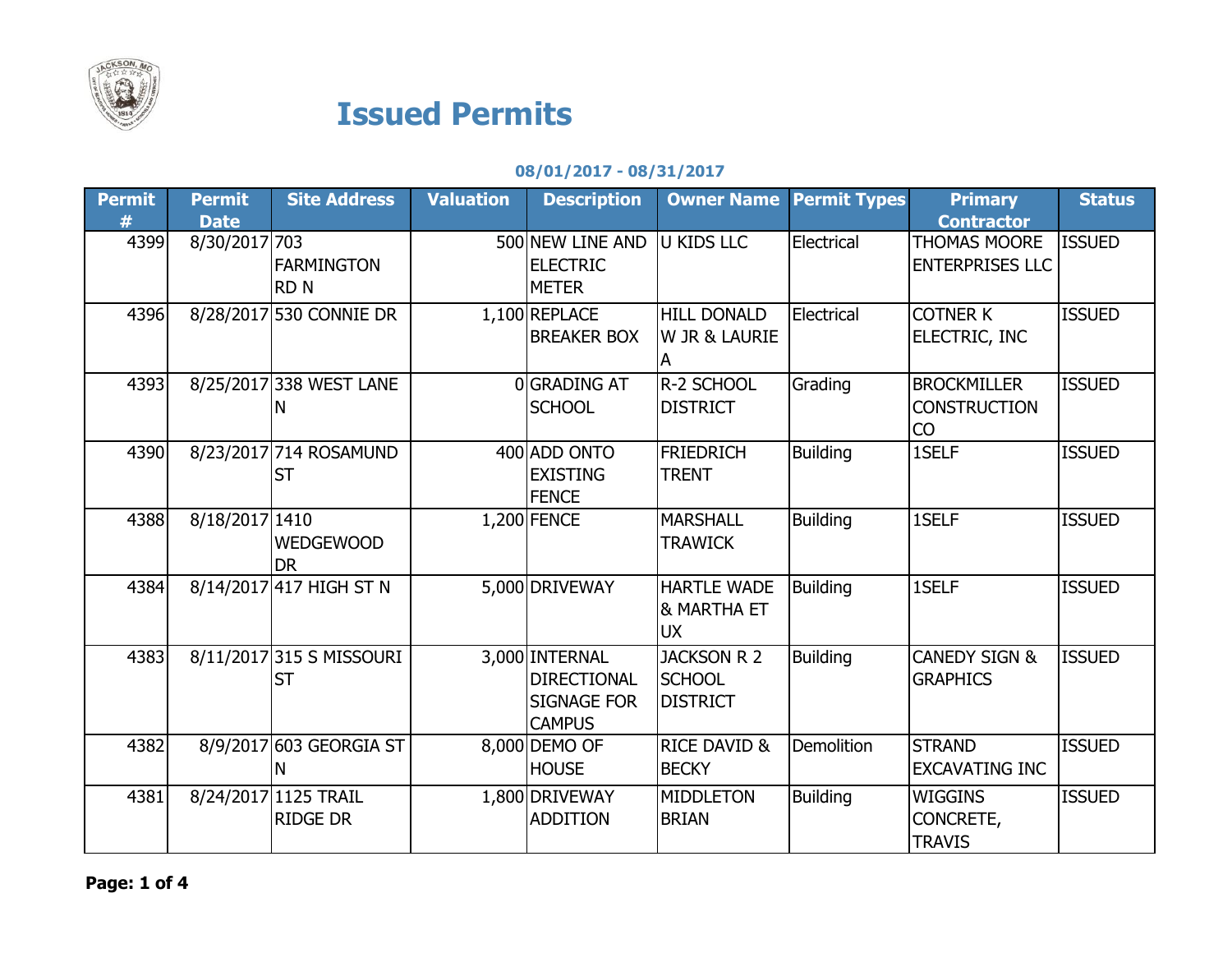| 4379 |                | 8/16/2017 315 MISSOURI<br><b>ST S</b>     | 70,000 ADD SIDEWALK JACKSON R 2<br><b>AROUND</b><br><b>FOOTBALL</b><br><b>FIELD AND ADA</b><br><b>BLEACHERS</b> | <b>SCHOOL</b><br><b>DISTRICT</b>                                             | <b>Building</b>           | <b>BROCKMILLER</b><br><b>CONSTRUCTION</b><br>CO    | <b>ISSUED</b> |
|------|----------------|-------------------------------------------|-----------------------------------------------------------------------------------------------------------------|------------------------------------------------------------------------------|---------------------------|----------------------------------------------------|---------------|
| 4378 |                | 8/7/2017 526 W MAIN ST                    | 1,412,916 REMODEL<br><b>COMMERCIAL</b><br><b>BUILDING IN</b><br><b>FLOODPLAIN</b>                               | MONTGOMERY<br><b>BANK</b>                                                    | Floodplain<br>Development |                                                    | <b>ISSUED</b> |
| 4376 |                | 8/22/2017 2534 RIDGEWAY<br><b>DR</b>      | $1,810$ <sup>4'</sup> CHAIN LINK<br><b>BACKYARD</b><br><b>FENCE</b>                                             | <b>WILLIAMS</b><br><b>RUSSELL W &amp;</b><br><b>CHERYL B ET</b><br><b>UX</b> | <b>Building</b>           | <b>WELKER FENCE</b><br><b>COMPANY</b>              | <b>ISSUED</b> |
| 4375 |                | 8/22/2017 1584 BOXWOOD<br><b>DR</b>       | 4,590 REPLACE<br><b>EXISTING</b><br>FENCE WITH 6'<br><b>WOOD PRIVACY</b>                                        | <b>BRAMAN MIKE</b><br>& CINDY                                                | <b>Building</b>           | <b>WELKER FENCE</b><br><b>COMPANY</b>              | <b>ISSUED</b> |
| 4370 | 8/18/2017 1802 | <b>WOODLAND DR</b>                        | 40,000 NEW 2 DOOR<br><b>GARAGE &amp;</b><br><b>COVERED</b><br><b>PORCH</b>                                      | <b>COE ROBERT &amp;</b><br><b>KRISTINE</b>                                   | Building                  | <b>JPARK LLC</b>                                   | <b>ISSUED</b> |
| 4369 |                | 8/30/2017 1158 UNION<br><b>STATION RD</b> | 193,035 NEW SING FAM BOEHME<br><b>RES</b><br><b>UNFINISHED</b><br><b>BASEMENT</b>                               | <b>WAYNE</b>                                                                 | <b>Building</b>           | <b>BOEHME INC,</b><br><b>WAYNE</b>                 | <b>ISSUED</b> |
| 4368 |                | 8/2/2017 153 TIMBER LN                    | $1,956$ NEW 4' CHAIN<br><b>LINK FENCE</b>                                                                       | <b>BURKE TRUST</b>                                                           | <b>Building</b>           | <b>BOOTHEEL FENCE ISSUED</b><br><b>CO</b>          |               |
| 4367 |                | 8/7/2017 505 OAKHILL RD<br>N              | 9,000 NEW PRIVACY<br><b>FENCE AND</b><br><b>CARPORT</b>                                                         | HARRIS RICK W Building<br><b>&amp; JENNIFER L</b><br><b>ET UX</b>            |                           | SNIDERS HOME<br><b>REPAIR &amp;</b><br>MAINTENANCE | <b>ISSUED</b> |
| 4365 |                | 8/21/2017 1039 WEST<br><b>BROOK LN</b>    | 164,965 NEW SING FAM FOLTZ<br><b>RES</b><br><b>UNFINISHED</b><br><b>BASEMENT</b>                                | <b>BROTHERS</b><br><b>CONSTRUCTION</b>                                       | <b>Building</b>           | <b>FOLTZ</b><br><b>CONSTRUCTION</b><br>LLC, DANNY  | <b>ISSUED</b> |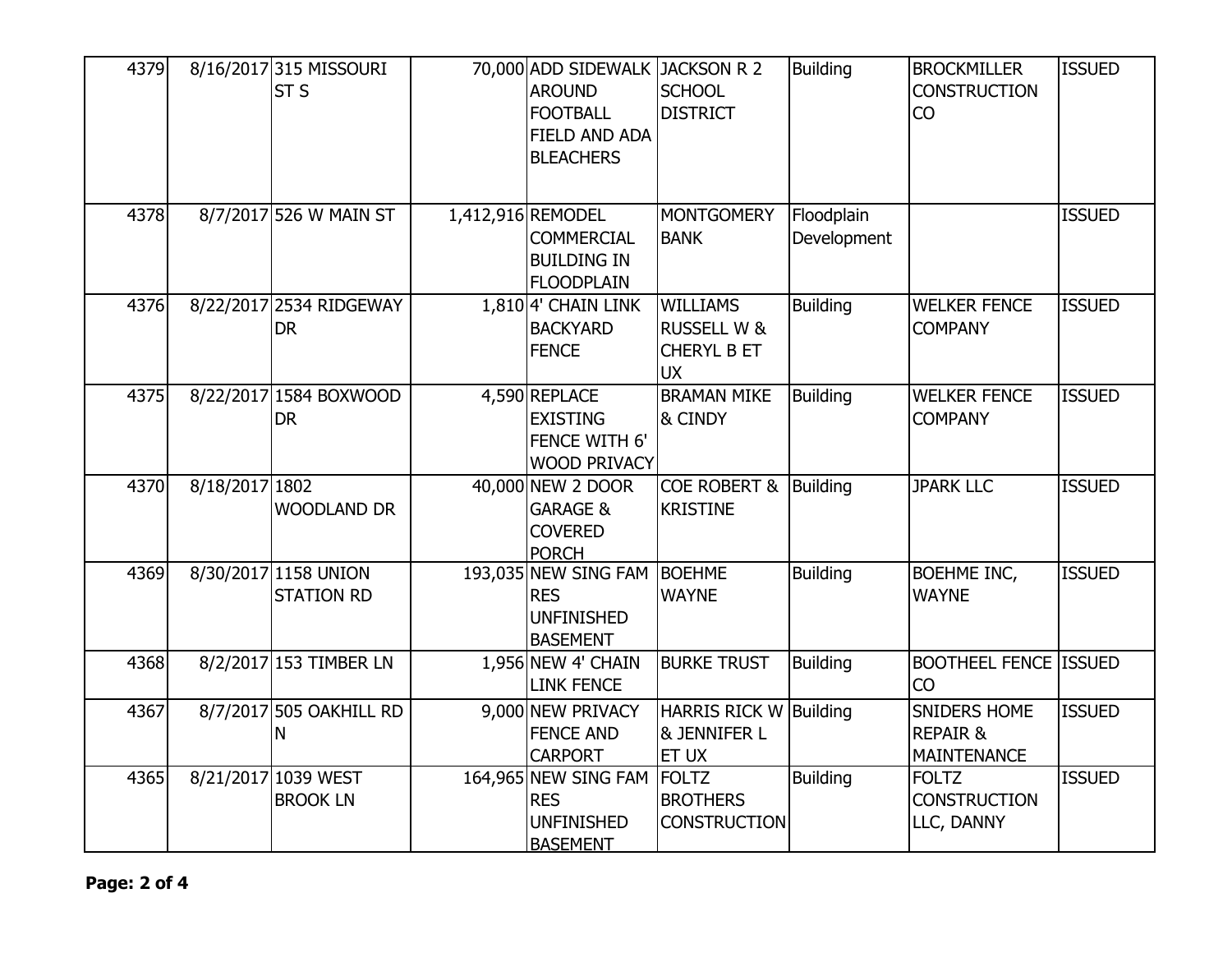| 4364 | 8/11/2017 957 |                         |           | 1,000 NEW CHAIN              | <b>BALSMAN</b>                | <b>Building</b> | 1SELF                 | <b>ISSUED</b> |
|------|---------------|-------------------------|-----------|------------------------------|-------------------------------|-----------------|-----------------------|---------------|
|      |               | <b>INDEPENDENCE</b>     |           | <b>LINK FENCE</b>            | <b>ENTERPRISES</b>            |                 |                       |               |
|      |               | <b>STW</b>              |           |                              | <b>LLC</b>                    |                 |                       |               |
| 4363 |               | 8/11/2017 629 MARYLAND  |           | 12,000 BATHROOM &            | <b>BOLLINGER</b>              | Building        | <b>MK</b>             | <b>ISSUED</b> |
|      |               | <b>STN</b>              |           | <b>LAUNDRY</b>               | <b>MATTHEW &amp;</b>          |                 | <b>CONSTRUCTION</b>   |               |
|      |               |                         |           | <b>ROOM</b>                  | <b>KATHRYN</b>                |                 |                       |               |
|      |               |                         |           | <b>ADDITION</b>              |                               |                 |                       |               |
| 4361 |               | 8/3/2017 1302 LENCO AVE |           | 1,932 2 CARPORTS             | C3PO LLC                      | <b>Building</b> | <b>CAROLINA</b>       | <b>ISSUED</b> |
|      |               |                         |           |                              |                               |                 | <b>CARPORTS INC</b>   |               |
| 4358 |               | 8/4/2017 1423 DISCOVERY |           | 200,645 NEW SING FAM MATHEWS |                               | <b>Building</b> | <b>VANDERMIERDEN</b>  | <b>ISSUED</b> |
|      |               | <b>CT</b>               |           | <b>RES</b>                   | <b>MICHAEL</b>                |                 | CONSTRUCTION,         |               |
|      |               |                         |           | <b>UNFINISHED</b>            |                               |                 | <b>LLC</b>            |               |
|      |               |                         |           | <b>BASEMENT</b>              |                               |                 |                       |               |
| 4349 |               | 8/2/2017 2320 JACKSON   |           | 50,000 NEW FREE              | <b>ALLIANCE BANK Building</b> |                 | COAST TO COAST ISSUED |               |
|      |               | <b>BLVD E</b>           |           | <b>STANDING</b>              |                               |                 | SIGNS, LLC            |               |
|      |               |                         |           | <b>SIGN</b>                  |                               |                 |                       |               |
| 4348 | 8/4/2017 1430 |                         | 1,500 NEW |                              | LEWIS KRISTEN Building        |                 | 1SELF                 | <b>ISSUED</b> |
|      |               | <b>WEDGEWOOD</b>        |           | <b>OUTBUILDING</b>           |                               |                 |                       |               |
|      |               | <b>DR</b>               |           |                              |                               |                 |                       |               |
| 4342 |               | 8/8/2017 526 MAIN ST W  |           | 1,412,916 REMODEL FOR        | <b>MONTGOMERY</b>             | <b>Building</b> | <b>KIEFNER</b>        | <b>ISSUED</b> |
|      |               |                         |           | <b>CONFERENCE/</b>           | <b>BANK</b>                   |                 | <b>BROTHERS INC</b>   |               |
|      |               |                         |           | <b>TRAINING</b>              |                               |                 |                       |               |
|      |               |                         |           | <b>ROOM</b>                  |                               |                 |                       |               |
| 4313 |               | 8/4/2017 2412 BRISTOL   |           | 2,690 FENCE                  | LYNN & LINDA                  | Building        | <b>WELKER FENCE</b>   | <b>ISSUED</b> |
|      |               | <b>DR</b>               |           |                              | <b>TIPTON</b>                 |                 | <b>COMPANY</b>        |               |
| 4293 |               | 8/3/2017 222 FLORENCE   |           | 40,000 NEW GARAGE            | <b>NISWONGER</b>              | <b>Building</b> | <b>B&amp;M</b>        | <b>ISSUED</b> |
|      |               | <b>ST</b>               |           |                              | DONALD L &                    |                 | <b>CONTRACTING</b>    |               |
|      |               |                         |           |                              | JUDY J                        |                 | <b>LLC</b>            |               |
| 4290 |               | 8/29/2017 355 TIMBER    |           | 142,565 NEW SING FAM         | <b>SILVER KEY</b>             | <b>Building</b> | <b>SILVER KEY</b>     | <b>ISSUED</b> |
|      |               | <b>LANE DR</b>          |           | RES W/                       | <b>PROPERTIES</b>             |                 | PROPERTIES LLC        |               |
|      |               |                         |           | <b>PARTIAL FIN</b>           | <b>LLC</b>                    |                 |                       |               |
|      |               |                         |           | <b>BASEMENT</b>              |                               |                 |                       |               |
| 4266 |               | 8/2/2017 2513/2515      |           | 231,270 NEW DUPLEX           | <b>KUBIYOT</b>                | <b>Building</b> | <b>MCCLANAHAN</b>     | <b>ISSUED</b> |
|      |               | <b>STOTLER WAY</b>      |           | <b>ON SLAB</b>               | <b>BRONFINY</b>               |                 | CONSTRUCTION /        |               |
|      |               |                         |           |                              | <b>TRUST</b>                  |                 | <b>JERRY T</b>        |               |
|      |               |                         |           |                              |                               |                 | <b>MCCLANAHAN</b>     |               |